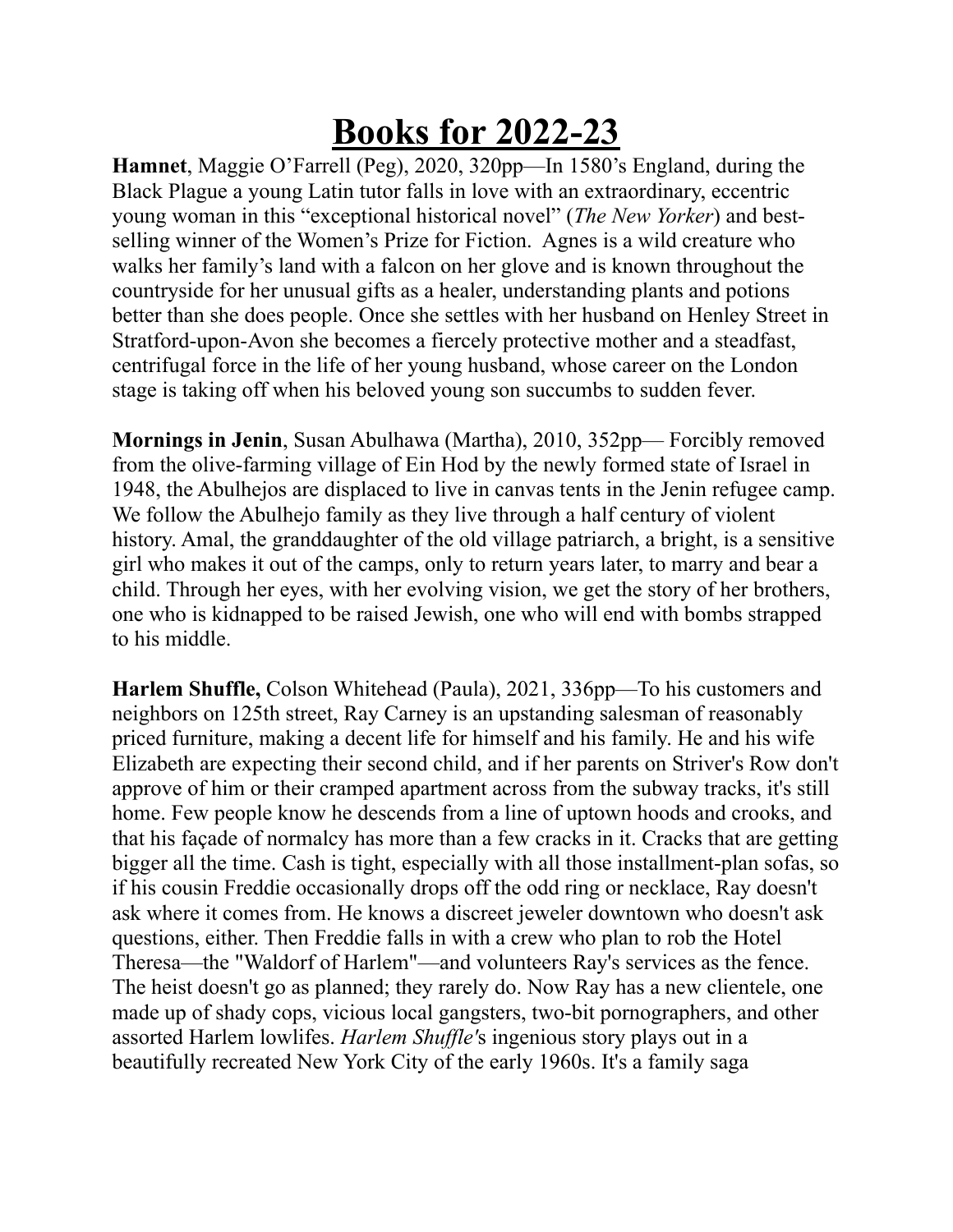masquerading as a crime novel, a hilarious morality play, a social novel about race and power, and ultimately a love letter to Harlem.

**Mercy Street**, Jennifer Haigh (Bonnie), 2022, 331pp—For almost a decade, Claudia has counseled patients at Mercy Street, a clinic in the heart of the city. The work is consuming, the unending dramas of women in crisis. For its patients, Mercy Street offers more than health care; for many, it is a second chance. But outside the clinic, the reality is different. Anonymous threats are frequent. A small, determined group of anti-abortion demonstrators appears each morning at its door. As the protests intensify, fear creeps into Claudia's days, a humming anxiety she manages with frequent visits to Timmy, an affable pot dealer in the midst of his own existential crisis. At Timmy's, she encounters a random assortment of customers, including Anthony, a lost soul who spends most of his life online, chatting with the mysterious Excelsior11—the screenname of Victor Prine, an antiabortion crusader who has set his sights on Mercy Street and is ready to risk it all for his beliefs. *Mercy Street* is a novel for right now, a story of the polarized American present.

**I, Tituba, Black Witch of Salem**, Maryse Conde (Steve), 2009, 246pp—This wild and entertaining novel expands on the true story of the West Indian slave Tituba, who was accused of witchcraft in Salem, Massachusetts, arrested in 1692, and forgotten in jail until the general amnesty for witches two years later. Maryse Condé brings Tituba out of historical silence and creates for her a fictional childhood, adolescence, and old age. She turns her into what she calls "a sort of female hero, an epic heroine, like the legendary 'Nanny of the maroons,'" who, schooled in the sorcery and magical ritual of obeah, is arrested for healing members of the family that owns her.

**The Push**, Ashley Audrain (Deb), 2021, 320pp—Blythe Connor is determined that she will be the warm, comforting mother to her new baby Violet that she herself never had. But in the thick of motherhood's exhausting early days, Blythe becomes convinced that something is wrong with her daughter—she doesn't behave like most children do. Or is it all in Blythe's head? Her husband, Fox, says she's imagining things. The more Fox dismisses her fears, the more Blythe begins to question her own sanity, and the more we begin to question what Blythe is telling us about her life as well.Then their son Sam is born—and with him, Blythe has the blissful connection she'd always imagined with her child. Even Violet seems to love her little brother. But when life as they know it is changed in an instant, the devastating fall-out forces Blythe to face the truth.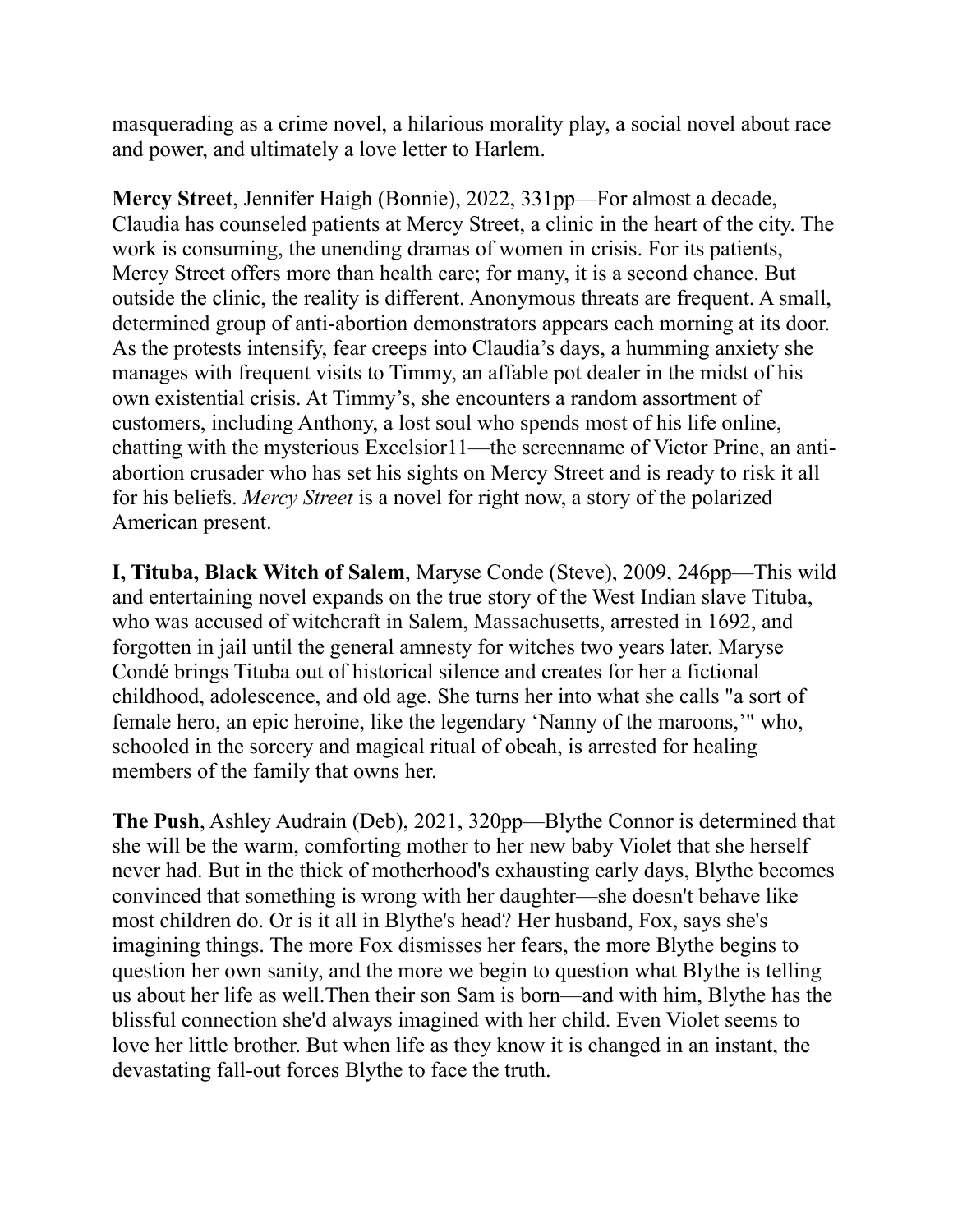**Mrs. Osmond**, John Banville (Grant), 2017, 386pp—In *Mrs. Osmond*, John Banville continues the story of Isabel Archer, the young protagonist of Henry James's beloved *The Portrait of a Lady*. Eager but naïve, in James's novel Isabel comes into a large, unforeseen inheritance and marries the charming, penniless, and—as Isabel finds out too late—cruel and deceitful Gilbert Osmond. Here Banville imagines Isabel's second chapter telling the story of a woman reawakened by grief and the knowledge that she has been grievously wronged, and determined to resume her quest for freedom and independence.

**A Game of Hide and Seek**, Elizabeth Taylor (Liz), 1951, 328pp—Set in Britain between the wars, Harriet is the only child of a suffragette, a shy and domestic and not especially smart or pretty girl. At eighteen she falls in love with Vesey, but marries another man, Charles, and bears a child. Then Vesey returns. Love is at the center of the book, but so too is Taylor's extraordinary knack for depicting characters. The minor figures in the book—from Harriet's mother's friend Caroline, with her progressive politics, to Charles, his coworkers, and his mother, to Betsy with her schoolgirl crush on her Greek teacher—are as memorable as the passion and heartache of Harriet and Vesey.

**When We Were Birds**, Ayanna Lloyd Banwo (Cornelia), 2022, 304pp—Set in Trinidad in an old house on a hill, where the city meets the rainforest, Yejide's mother is dying. She is leaving behind a legacy that now passes to Yejide: one St Bernard woman in every generation has the power to shepherd the city's souls into the afterlife. But after years of suffering her mother's neglect and bitterness, Yejide is looking for a way out. Raised in the countryside by a devout Rastafarian mother, Darwin has always abided by the religious commandment not to interact with death. He has never been to a funeral, much less seen a dead body. But when the only job he can find is grave digging, he must betray the life his mother built for him in order to provide for them both. Newly shorn of his dreadlocks and his past, and determined to prove himself, Darwin finds himself adrift in a city electric with possibility and danger. Yejide and Darwin will meet inside the gates of Fidelis, an ancient and sprawling cemetery, where the dead lie uneasy in their graves and a reckoning with fate beckons them both.

**Red Cavalry**, Isaac Babel (Michael), 1926, 352 pp—One of the great masterpieces of Russian literature, the *Red Cavalry* cycle retains today the shocking freshness that made Babel's reputation when the stories were first published in the 1920s. This collection of short stories offer a 'fictional' recounting of certain actions in the Polish-Soviet War during summer/autumn of 1920. Using his own experiences as a journalist and propagandist with the Red Army during the war against Poland,